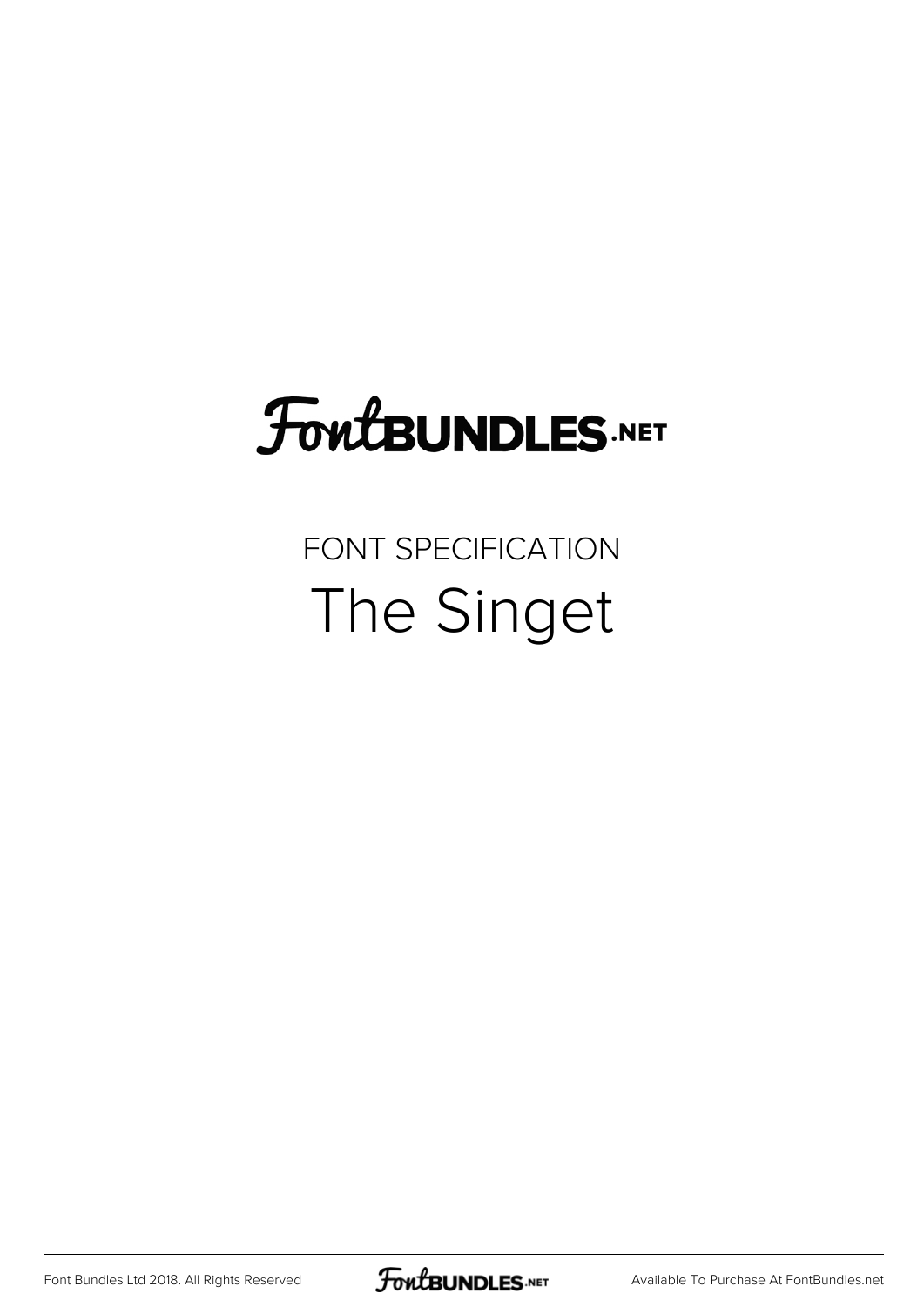## The Singet Roman - Regular

**Uppercase Characters** 

ABC DEFGHIIKLMNOP Q RSTUVWXYZ

Lowercase Characters

abcdefghipklanopqsstvavxyz

Numbers

0123456789

**Punctuation and Symbols** 

 $\begin{array}{ccccccccccccccccc}\n\end{array}$  $\overline{+}$  $\equiv$ 

 $\frac{1}{2}$  and  $\frac{1}{2}$  and  $\frac{1}{2}$  and  $\frac{1}{2}$  and  $\frac{1}{2}$  and  $\frac{1}{2}$  and  $\frac{1}{2}$  and  $\frac{1}{2}$  and  $\frac{1}{2}$  and  $\frac{1}{2}$  and  $\frac{1}{2}$  and  $\frac{1}{2}$  and  $\frac{1}{2}$  and  $\frac{1}{2}$  and  $\frac{1}{2}$  and  $\frac{1}{2}$  a

All Other Glyphs

 $\sqrt{k}$ 

 $\dot{q}$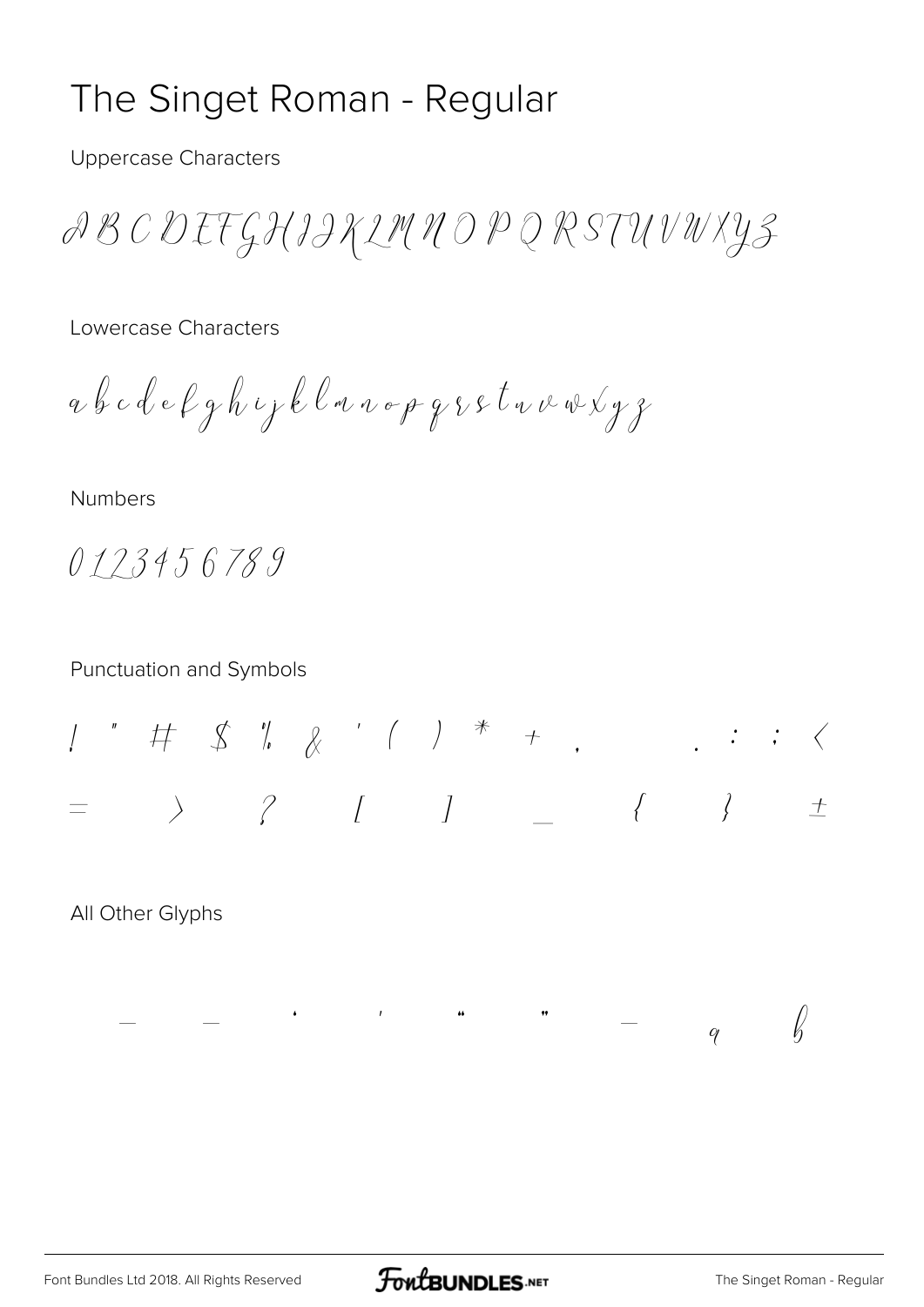[Font Bundles Ltd 2018. All Rights Reserved](https://fontbundles.net/) **FoutBUNDLES.NET** [The Singet Roman - Regular](https://fontbundles.net/)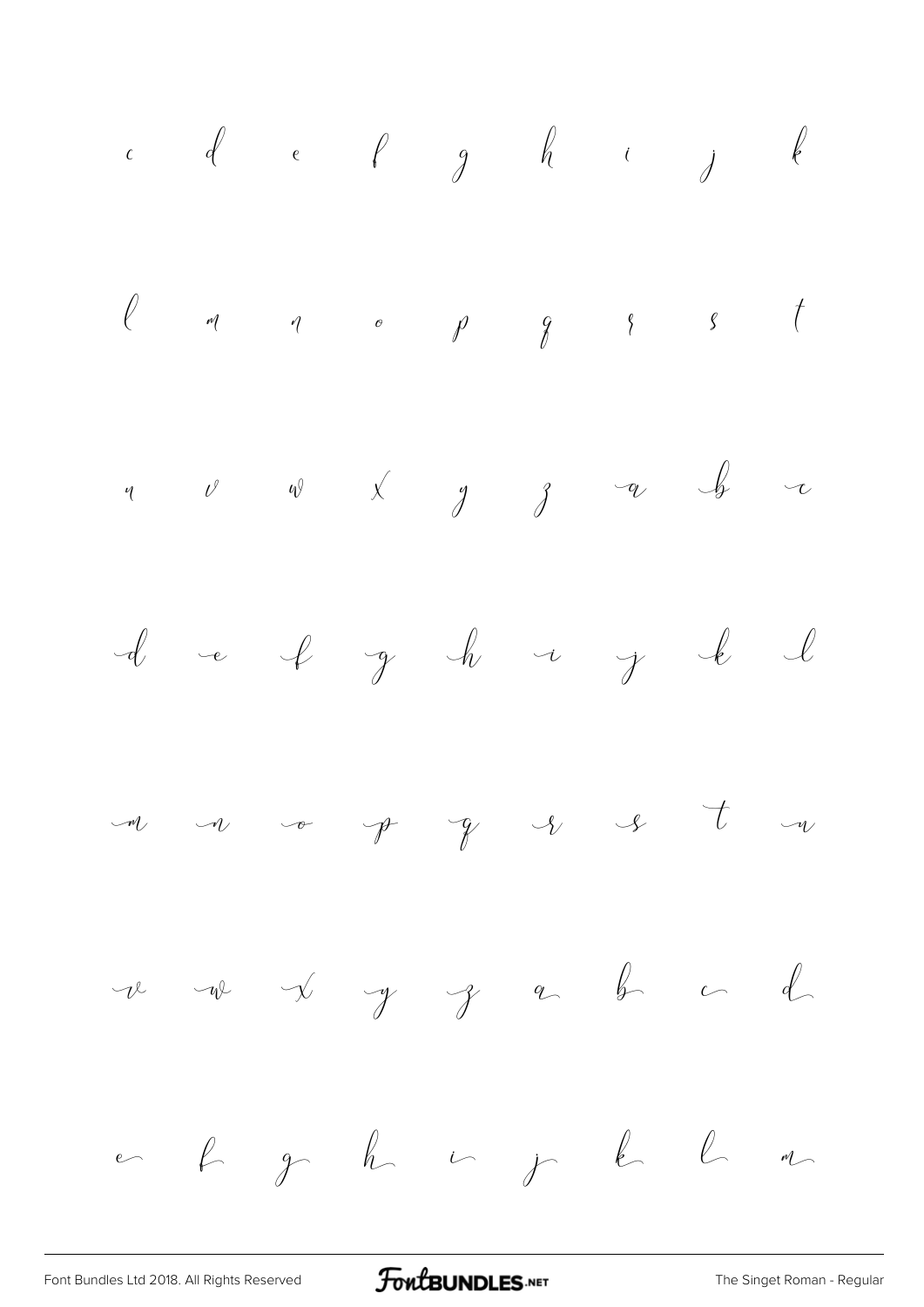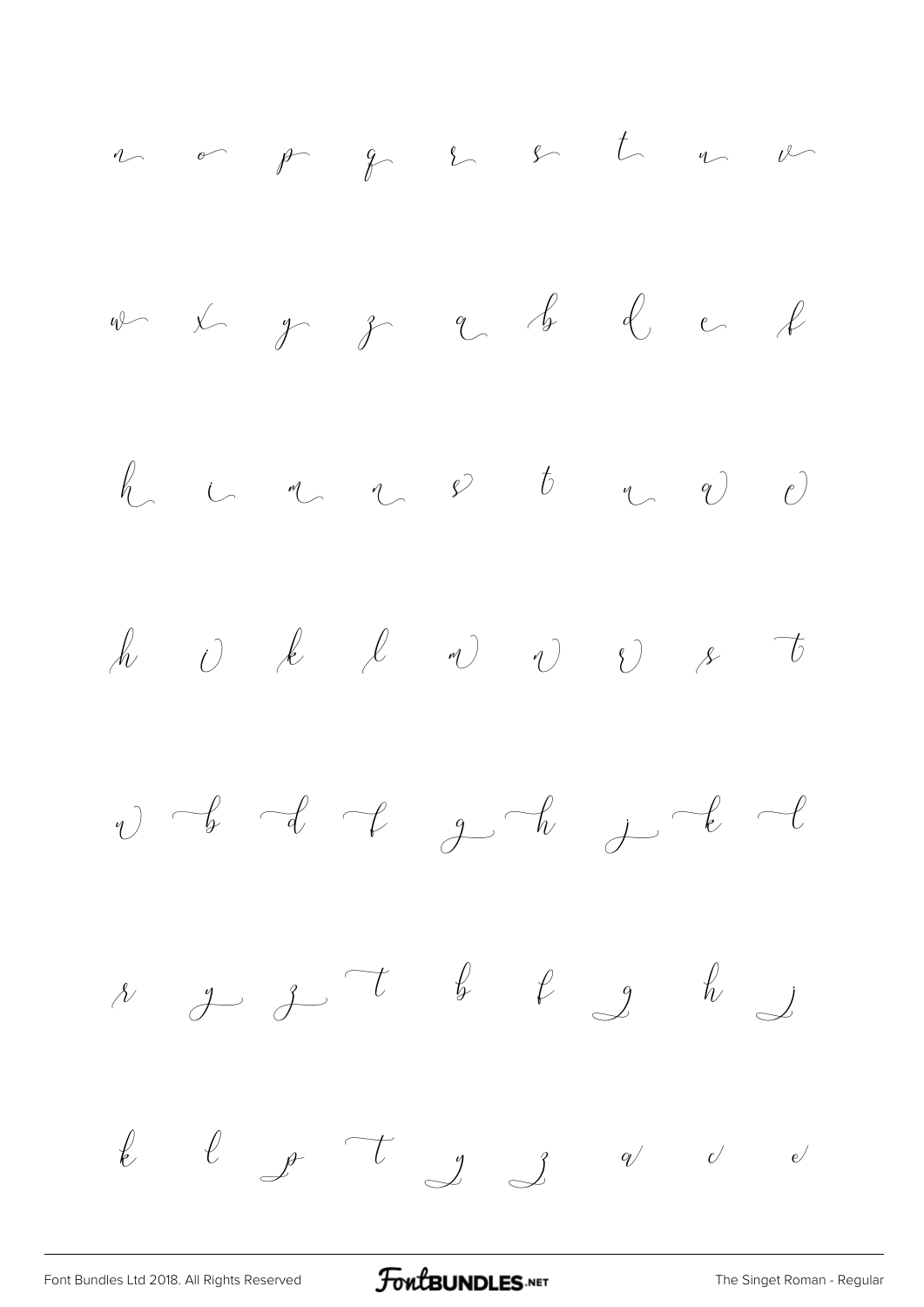

[Font Bundles Ltd 2018. All Rights Reserved](https://fontbundles.net/) **FoutBUNDLES.NET** [The Singet Roman - Regular](https://fontbundles.net/)